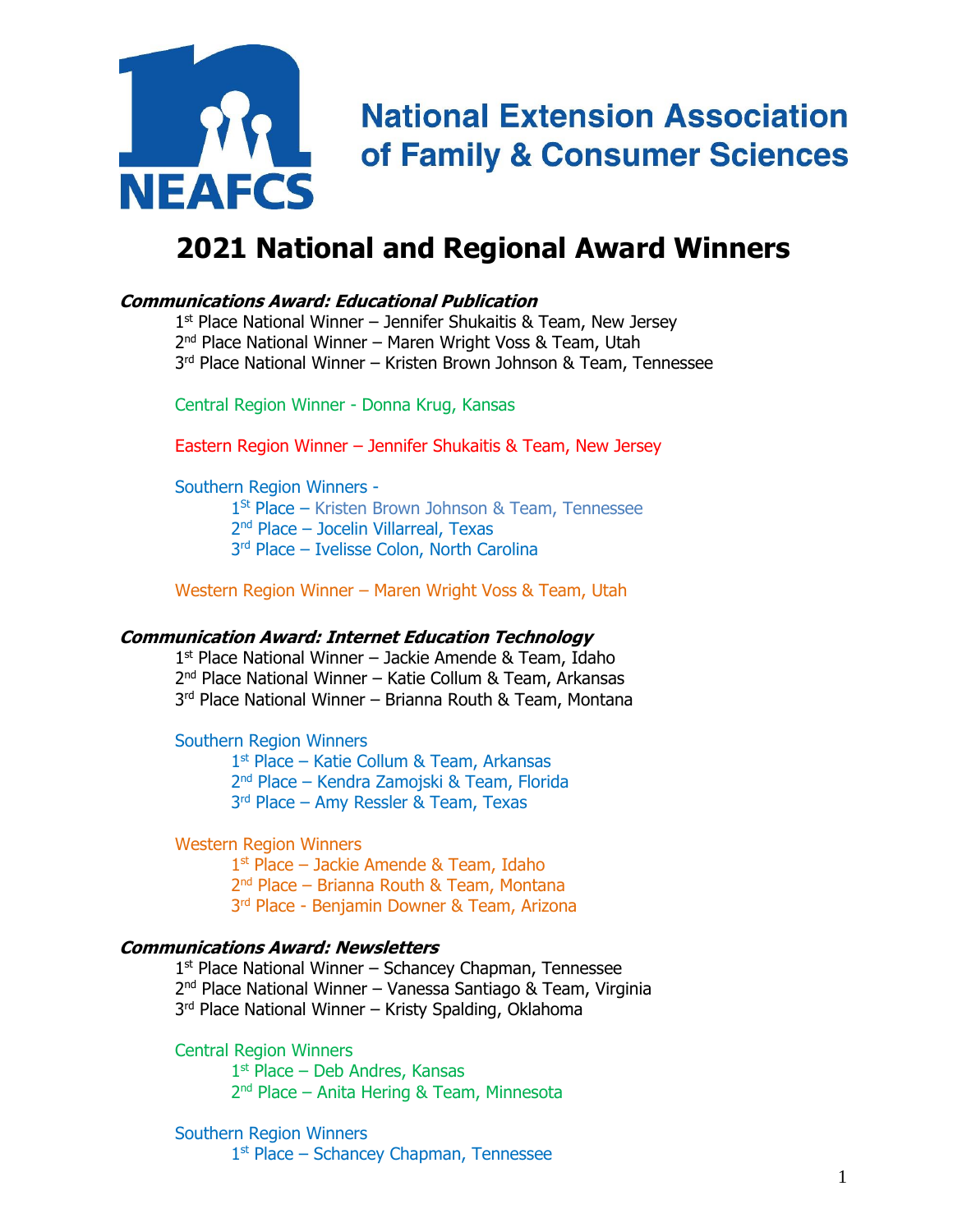

2 nd Place - Vanessa Santiago & Team, Virginia 3<sup>rd</sup> Place – Kristy Spalding, Oklahoma

Western Region Winner – Cathryn Johnson, California

#### **Communications Award: Radio/Podcast**

1 st Place National Winner – Amanda Christensen, Utah 2 nd Place National Winner – Z. Tennille Short & Team, Tennessee 3 rd Place National Winner – Jocelin Villarreal & Team, Texas

Central Region Winners –

1<sup>st</sup> Place - Emily Grace Marrison, Ohio 2 nd Place – Kristin Bogdonas, Illinois

Southern Region Winners

1 St Place – Z. Tennille Short & Team, Tennessee 2 nd Place – Jocelin Villarreal & Team, Texas

3 rd Place – Leslie Weaver & Team, Georgia

Western Region Winner - Amanda Christensen, Utah

#### **Communications Awards: Television/Video**

1<sup>st</sup> Place National Winner - Joanne Lyford & Team, Oregon 2<sup>nd</sup> Place National Winner - Diane Smith & Team, Washington 3<sup>rd</sup> Place National Winner – Nichole Huff & Team, Kentucky

Central Region Winners – 1 st Place – Lori Korthals & Team, Iowa 2<sup>nd</sup> Place – Kathryn Tutt & Team, Ohio

Eastern Region Winners –

1<sup>st</sup> Place - Amber Denmon & Team, Pennsylvania 2<sup>nd</sup> Place - Lisa McCoy, Maryland

Southern Region Winners

1<sup>St</sup> Place – Nichole Huff & Team, Kentucky

2 nd Place – Erin Reznicek & Team, Alabama

3 rd Place – Jocelin Vilarreal & Team, Texas

#### Western Region Winners

1<sup>St</sup> Place – Joanne Lyford & Team, Oregon 2<sup>nd</sup> Place – Diane Smith & Team, Washington 3<sup>rd</sup> Place - Nicole Jacobs, New Mexico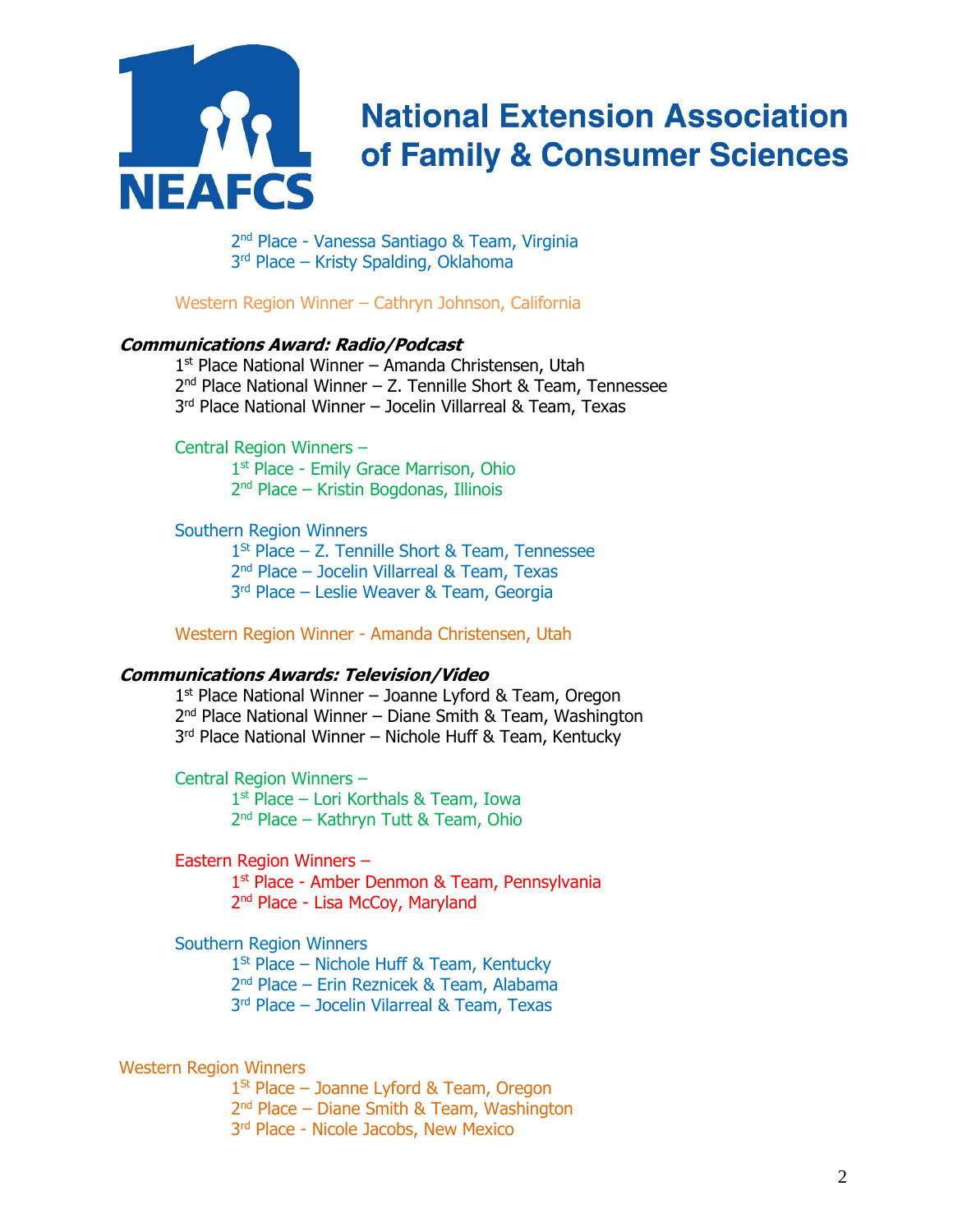

### **Communications Award: Written Media Award**

1<sup>st</sup> Place National Winner - Leigh Anne Aaron, Georgia

2 nd Place National Winner – Julie Garden-Robinson, North Dakota

3<sup>rd</sup> Place National Winner - Ashley Yaugher & Team, Utah

#### Central Region Winners –

1<sup>st</sup> Place - Julie Garden-Robinson, North Dakota

2<sup>nd</sup> Place – Elizabeth Brunscheen-Cartagena, Kansas

3 rd Place - Rebecca Reid, Kansas

#### Southern Region Winners

1<sup>St</sup> Place – Leigh Anne Aaron, Georgia

2 nd Place – Schancey Chapman, Tennessee

3 rd Place – Eleanor Frederick, North Carolina

#### Western Region Winners

 $1<sup>St</sup>$  Place – Ashley Yaugher & Team, Utah 2 nd Place – Deepa Srivastava, California 3<sup>rd</sup> Place - Luke Erickson, Idaho

#### **Community Partnership Award**

1 st Place National Winner – Bethany Bachmann & Team, Missouri 2 nd Place National Winner – Evelyn Whitmer & Team, Arizona 3<sup>rd</sup> Place National Winner - Alexis Roberts & Team, Georgia

Central Region Winners –

1<sup>st</sup> Place - Bethany Bachmann & Team, Missouri 2<sup>nd</sup> Place – Toni Kay Wright, Illinois

Southern Region Winners

1 St Place – Alexis Roberts & Team, Georgia 2 nd Place – Lisa Hamilton & Team, Florida 3 rd Place – Sondra Ganus Thorne, Tennessee

Western Region Winners

1<sup>St</sup> Place – Evelyn Whitmer & Team, Arizona 2<sup>nd</sup> Place – Maren Wright Voss & Team, Utah

#### **Early Childhood Child Care Training Award**

1 st Place National Winner – Kara Lynch & Team, Michigan

2<sup>nd</sup> Place National Winner – Leigh Anne Aaron, Georgia

3<sup>rd</sup> Place National Winner – Lynn Avery Blankenship & Team, Kentucky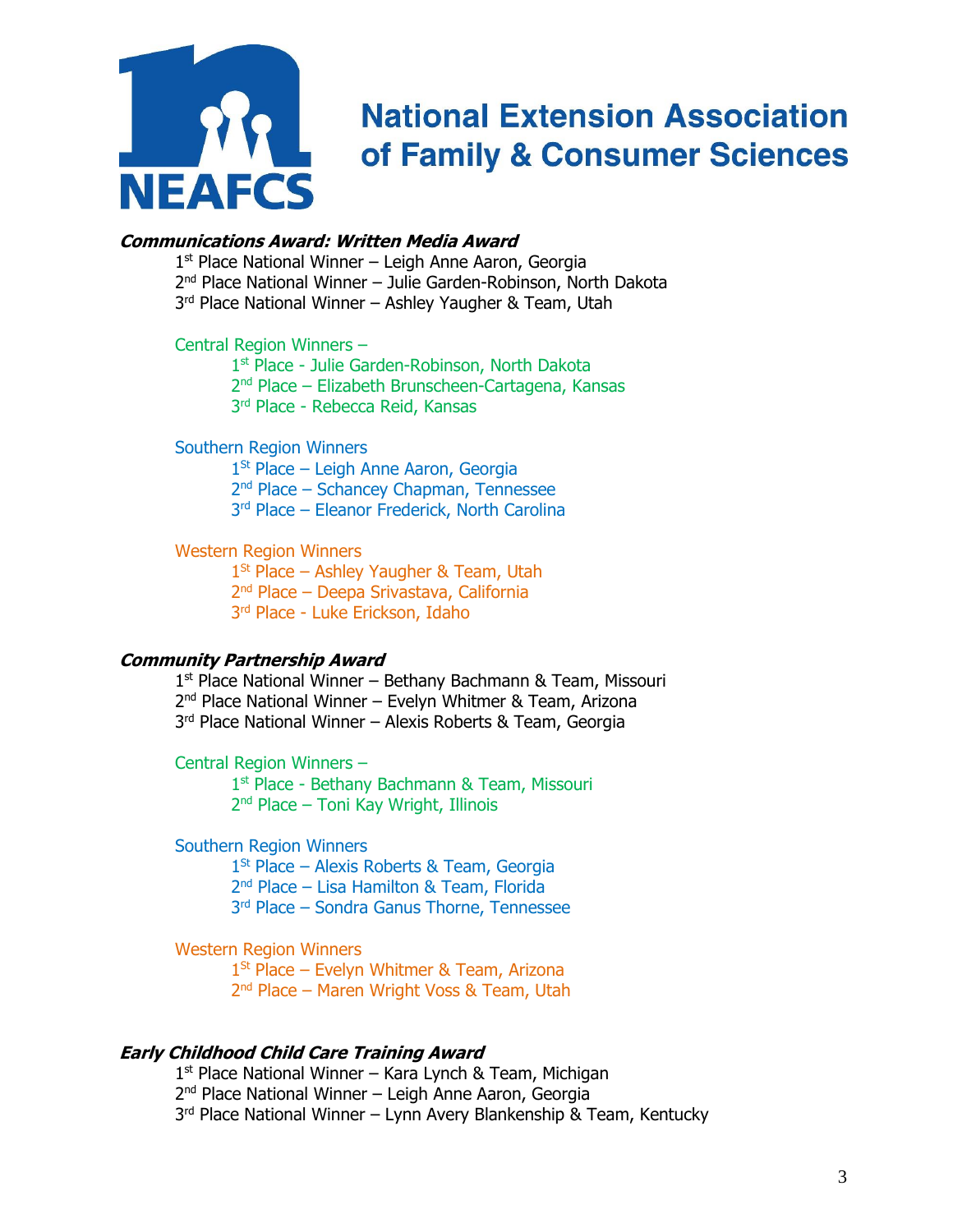

Central Region Winners – 1<sup>st</sup> Place - Kara Lynch & Team, Michigan 2 nd Place - Dipti Ashtok Dev & Team, Nebraska

Southern Region Winners

1<sup>St</sup> Place – Leigh Anne Aaron, Georgia 2<sup>nd</sup> Place - Lynn Avery Blankenship & Team, Kentucky

#### **Educational Curriculum Package Award**

1<sup>st</sup> Place National Winner - Kelly May & Team, Kentucky 2 nd Place National Winner – YaeBin Kim & Team, Nevada 3<sup>rd</sup> Place National Winner – Deanna East & Team, Michigan

Central Region Winners –

1<sup>st</sup> Place - Deanna East & Team, Michigan 2 nd Place – Hannah Guenther & Team, Nebraska

Eastern Region Winner – Marybeth Mitcham & Team, New York

Southern Region Winners

1<sup>St</sup> Place – Kelly May & Team, Kentucky 2<sup>nd</sup> Place – Alivia Faris, Kentucky 3 rd Place – Johanna Hahn & Team, Virginia

Western Region Winners

1<sup>St</sup> Place - YaeBin Kim & Team, Nevada 2<sup>nd</sup> Place – Ashley Yaugher, Utah

#### **Environmental Education Award**

1<sup>st</sup> Place National Winner – Angie York, Kentucky 2<sup>nd</sup> Place National Winner – Sara Elnakib & Team, New Jersey 3<sup>rd</sup> Place National Winner - Susan Moore & Team, Georgia

Eastern Region Winner – Sara Elnakib & Team, New Jersey

Southern Region Winners

1<sup>St</sup> Place – Angie York, Kentucky 2 nd Place – Susan Moore & Team, Georgia 3 rd Place – Feleshia Thompson & Team, Texas

#### **Excellence in Multi State Collaboration**

1 st Place National Winner – Wendy Lynch & Team, Florida 2<sup>nd</sup> Place National Winner - Jami Dellifield & Team, Ohio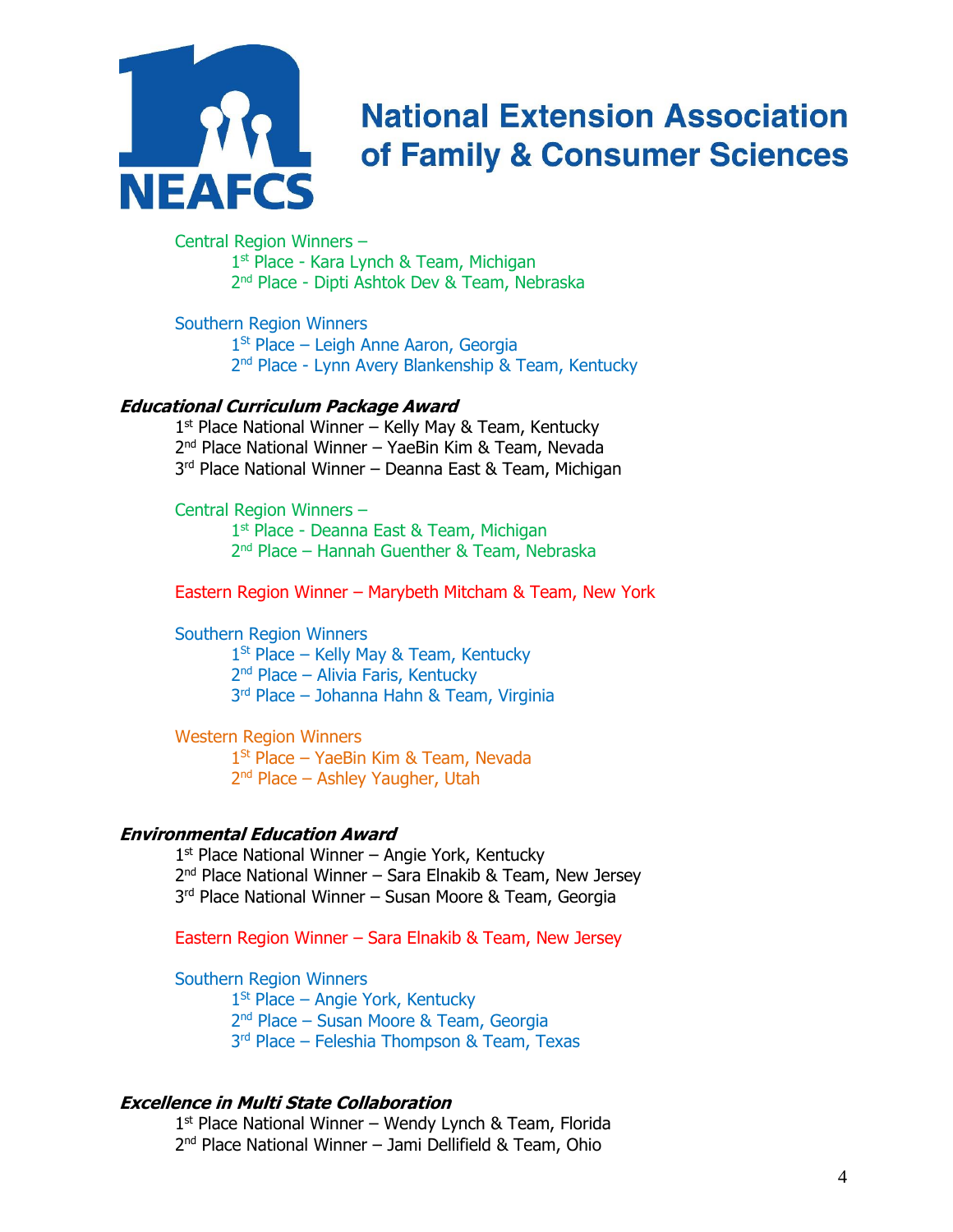

3 rd Place National Winner – Linda Reddish & Team, Nebraska

Central Region Winners –

1<sup>st</sup> Place - Jami Dellifield & Team, Ohio 2 nd Place – Linda Reddish & Team, Nebraska

Southern Region Winner - Wendy Lynch & Team, Florida

Western Region Winner – Julie Buck & Team, Idaho

### **Excellence in Teamwork**

1<sup>st</sup> Place National Winner - Heather Janney & Team, Florida 2 nd Place National Winner – Alexis Roberts & Team, Georgia 3<sup>rd</sup> Place National Winner – Sara Elnakib & Team, New Jersey

### Eastern Region Winners –

1<sup>st</sup> Place – Sara Elnakib & Team, New Jersey 2<sup>nd</sup> Place – Dorothy Nuckols & Team, Maryland 3<sup>rd</sup> Place – Dana Danielle Wright & Team, West Virginia

Central Region Winners –

1 st Place – Jami Dellifield & Team, Ohio 2 nd Place – Sara Richie & Team, Wisconsin

Southern Region Winners –

1<sup>st</sup> Place - Heather Janney & Team, Florida 2 nd Place – Alexis Roberts & Team, Georgia 3 rd Place – Wendy Lynch & Team, Florida

Western Region Winners –

1<sup>st</sup> Place – Debbie Curley & Team, Arizona 2 nd Place – Elizabeth Christensen & Team, Colorado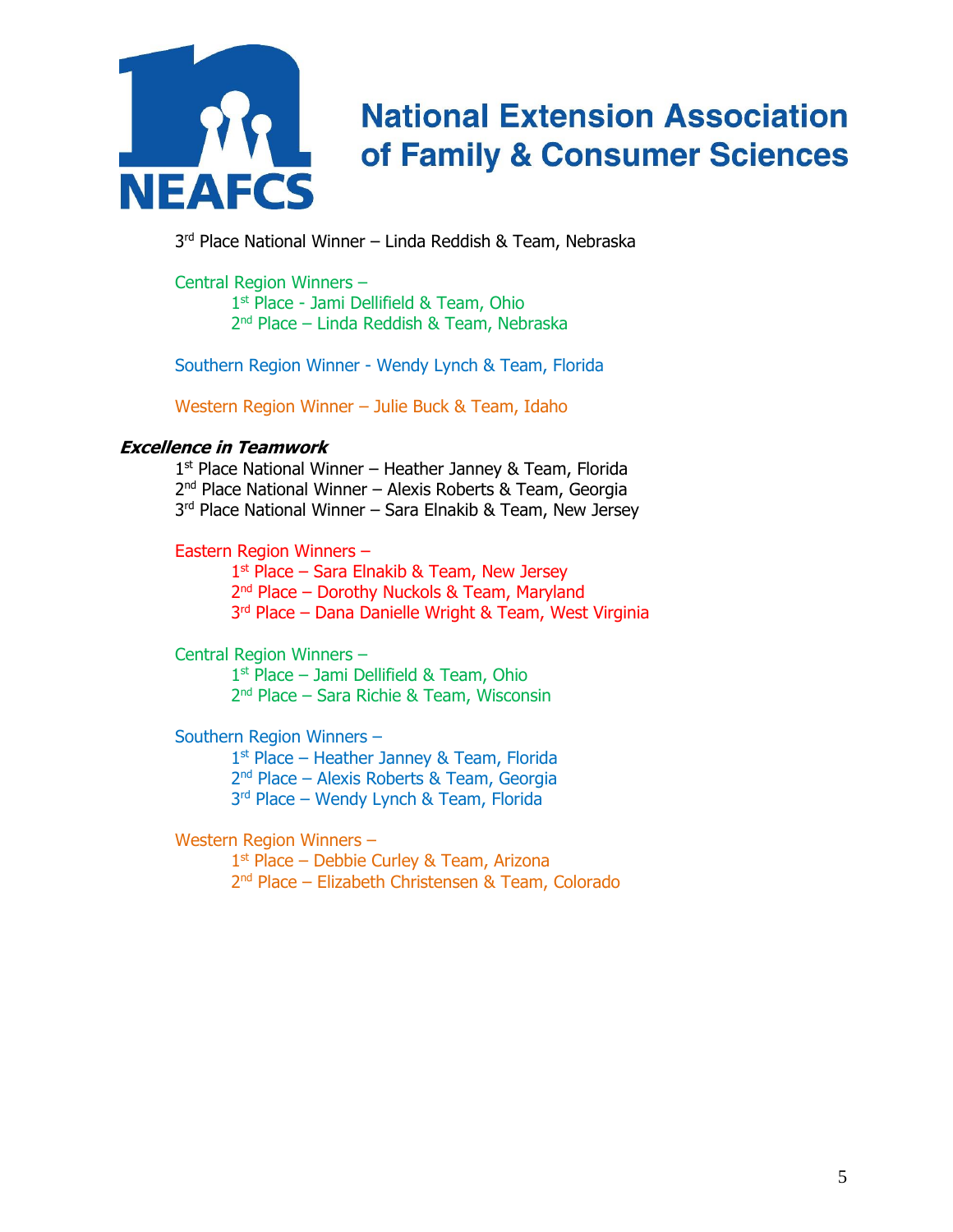

#### **Extension Disaster Education Award**

1 st Place National Winner – Glenda Hyde & Team, Oregon 2<sup>nd</sup> Place National Winner - April Martin & Team, Tennessee

Central Region Winners – 1<sup>st</sup> Place - Sara Croymans & Team, Minnesota 2 nd Place – Jaclynn Foged & Team, Nebraska

Southern Region Winners 1<sup>St</sup> Place – April Martin & Team, Tennessee 2 nd Place – Kendra Zamojski & Team, Florida

Western Region Winner - Glenda Hyde & Team, Oregon

#### **Extension Educator of the Year**

National Winner – Melinda Hill, Ohio

Central Region Winner – Melinda Hill, Ohio

Southern Region Winner - Sondra Ganus Thorne, Tennessee

#### **Extension Housing Outreach Award**

National Winner – Michael Elonge, Maryland National Winner – Michelle Parrot, Tennessee 2<sup>nd</sup> Place National Winner - Nelly Nelson & Team, Florida

Eastern Region Winner – Michael Elonge, Maryland

Southern Region Winners – Michelle Parrot, Tennesee Nelly Nelson & Team, Florida

### **Family Health and Wellness Award**

1<sup>st</sup> Place National Winner - Susan Moore & Team, Georgia 2 nd Place National Winner – Sondra Ganus Thorne, Tennessee 3 rd Place National Winner – Tamara Warren & Team, Alabama

Central Region Winner – Mariah Newmyer & Team, Nebraska

Southern Region Winners

1<sup>St</sup> Place – Susan Moore & Team, Georgia

2<sup>nd</sup> Place – Sondra Ganus Thorne, Tennessee

3 rd Place – Tamara Warren & Team, Alabama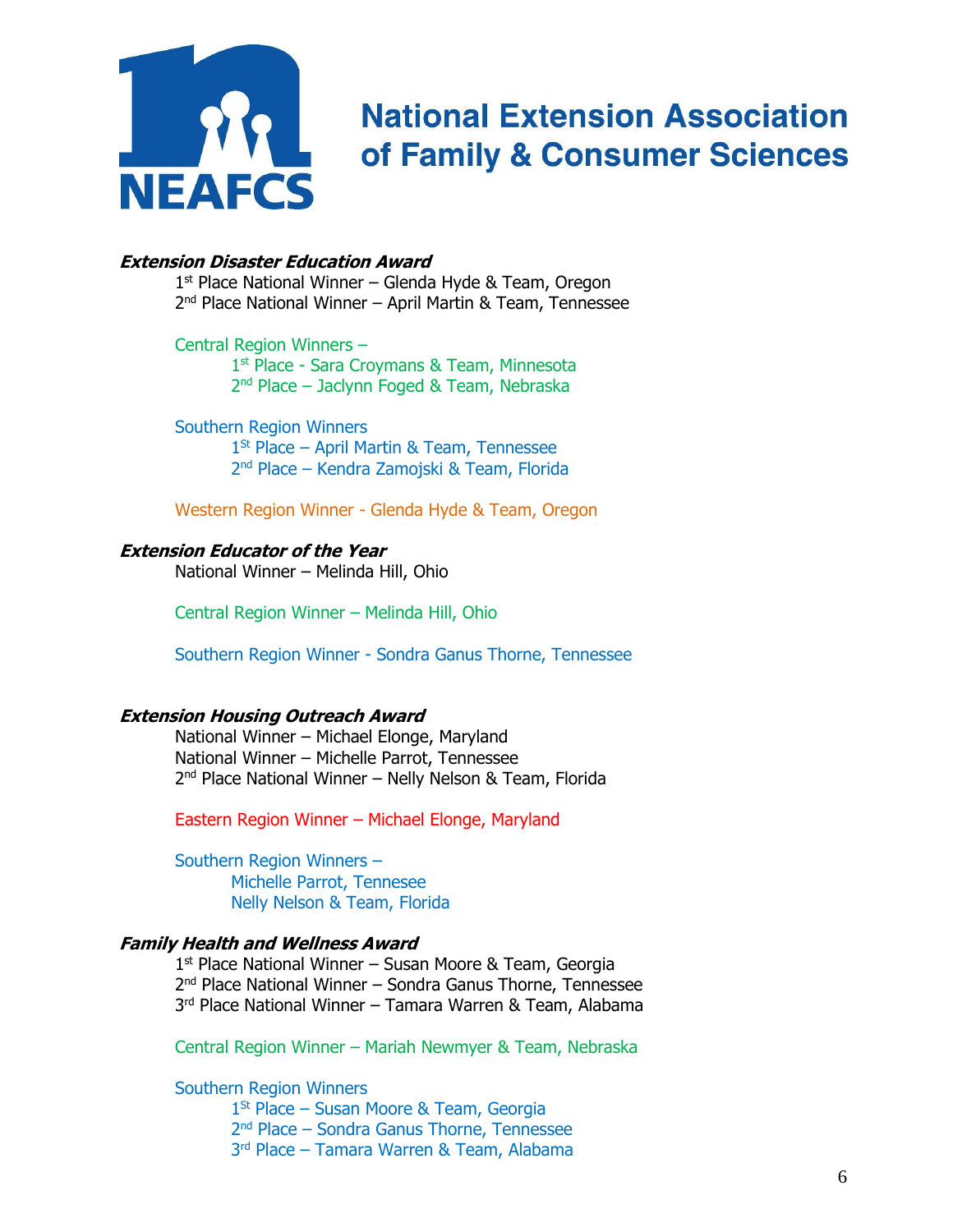

Western Region Winners

1 St Place – Siew Guan Lee & Team, Idaho 2<sup>nd</sup> Place – Ashley Dixon & Team, Arizona

3<sup>rd</sup> Place - Dianne Christensen, New Mexico

### **Financial Management Award in Memory of Dean Don Felker**

National Winner – Nichole Huff & Team, Kentucky

Central Region Winner - Camaya Wallace Bechard & Team, Illinois

Southern Region Winner - Nichole Huff & Team, Kentucky

Western Region Winner - Daniel McDonald & Team, Arizona

#### **Florence Hall Award**

1<sup>st</sup> Place National Winner - Ashley Yaugher & Team, Utah 2<sup>nd</sup> Place National Winner – Elizabeth Lexau & Team, Wisconsin 3 rd Place National Winner – JoAnn Vann & Team, Arkansas

Central Region Winners –

1<sup>st</sup> Place - Elizabeth Lexau & Team, Wisconsin 2<sup>nd</sup> Place - Courtney Aldrich & Team, Michigan

Eastern Region Winner – Ami Cook & Team, West Virginia

Southern Region Winners

1 St Place – JoAnn Vann & Team, Arkansas 2 nd Place – Ginny Hinton & Team, Florida 3 rd Place – Andrea Haubner, Texas

Western Region Winners

1<sup>St</sup> Place – Ashley Yaugher & Team, Utah 2 nd Place – Esther Turner & Team, Arizona 3 rd Place - Mary Blackburn & Team, California

### **Food Safety Award**

1 st Place National Winner – Angie York & Team, Kentucky 2<sup>nd</sup> Place National Winner - Heather Winn & Team, Oklahoma 3 rd Place National Winner – Mary Beth Hornbeck & Team, Georgia

Central Region Winners – 1 st Place - Shannon Coleman & Team, Iowa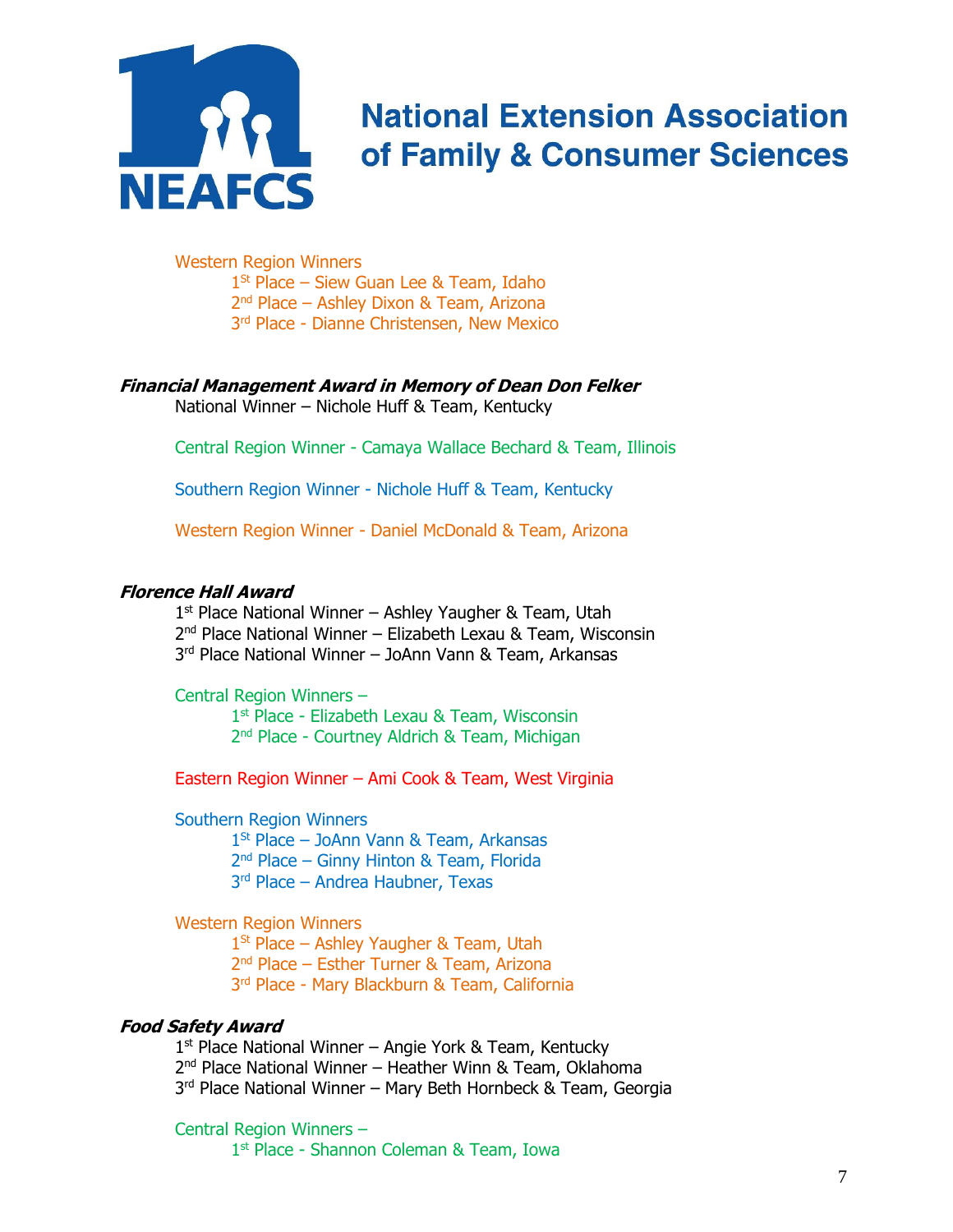

2 nd Place - Katharine Shumaker & Team, Ohio 3<sup>rd</sup> Place - Laurie Messing & Team, Michigan

#### Southern Region Winners

1<sup>St</sup> Place – Angie York & Team, Kentucky 2 nd Place – Heather Winn & Team, Oklahoma 3 rd Place – Mary Beth Hornbeck & Team, Georgia

#### **Greenwood Frysinger Award**

National Winner – Andrea Nikolai, Florida

### Southern Region Winner – Andrea Nikolai, Florida

#### **Human Development/Family Relationships**

1 st Place National Winner – Elizabeth Lexau & Team, Wisconsin 2<sup>nd</sup> Place National Winner – Kelly Faith Burgess & Team, Kentucky

3 rd Place National Winner – Linda Reddish & Team, Nebraska

#### Central Region Winners –

1 st Place - Elizabeth Lexau & Team, Wisconsin

2 nd Place - Linda Reddish & Team, Nebraska

3 rd Place - Tristen Cope & Team, Kansas

#### Southern Region Winners

1<sup>St</sup> Place – Kelly Faith Burgess & Team, Kentucky

2 nd Place – Casey Marie Jarding, Arkansas

3 rd Place – Lynn Blankenship & Team, Kentucky

#### **Innovation in Programming**

1 st Place National Winner – Bradley Averill, Georgia 2<sup>nd</sup> Place National Winner – Nicole McGeehan & Team, Pennsylvania 3 rd Place National Winner – Sara Croymans & Team, Minnesota

Central Region Winners –

1 st Place – Sara Croymans & Team, Minnesota

2 nd Place - Katie Krause & Team, Nebraska

3 rd Place - Carrie Shrier & Team, Michigan

Eastern Region Winners –

1 st Place – Nicole McGeehan & Team, Pennsylvania 2<sup>nd</sup> Place - Joanne Kinsey & Team, New Jersey

### Southern Region Winners

1<sup>St</sup> Place – Bradley Averill, Georgia 2 nd Place – JoAnn Vann & Team, Arkansas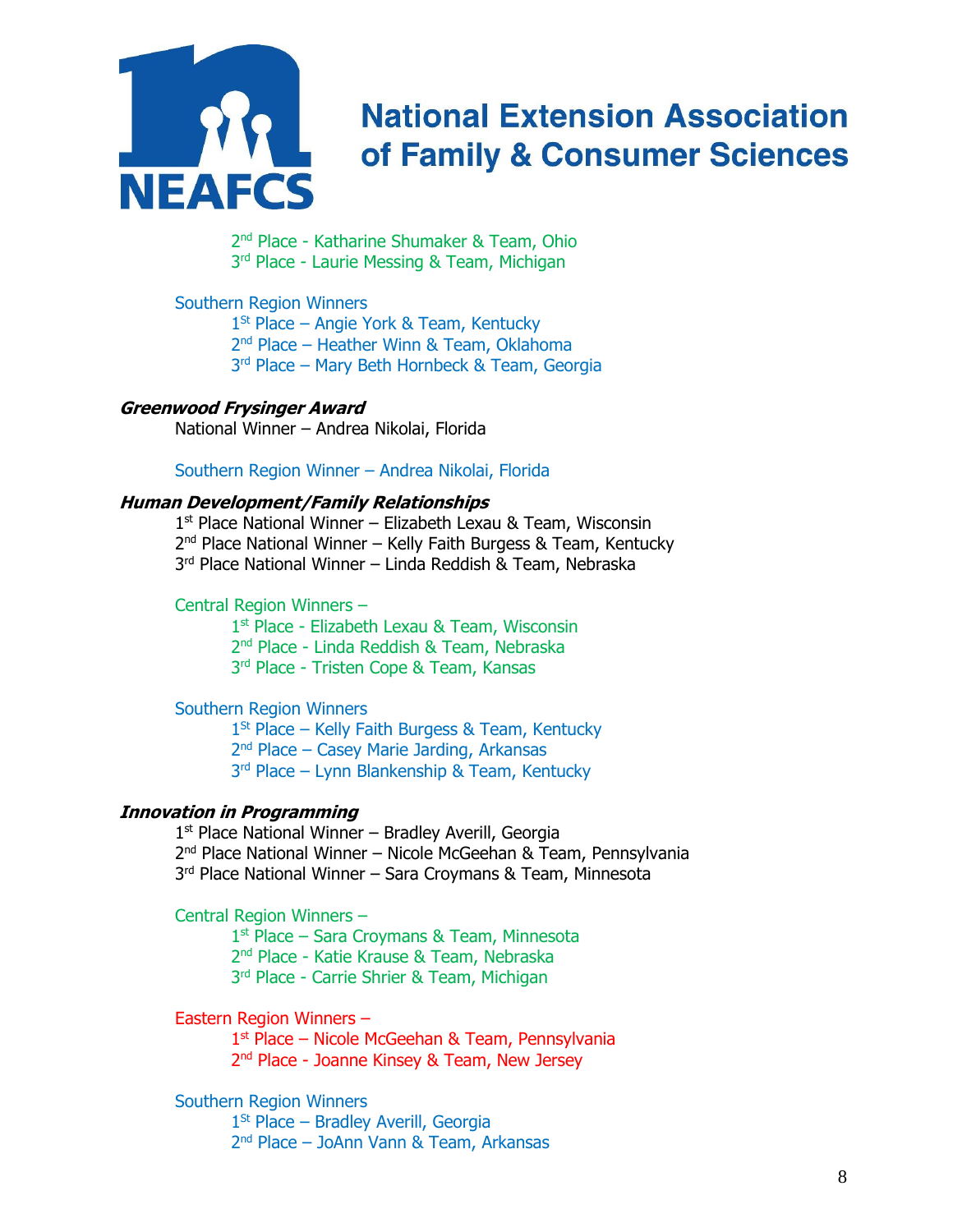

3 rd Place – Whitney Danhof & Team, Tennessee

Western Region Winners

1<sup>St</sup> Place – Karim Martinez & Team, New Mexico

2<sup>nd</sup> Place – Kayla Marie Wells & Team, Washington

3 rd Place - Gabriela Murza & Team, Utah

#### **Innovative Youth Development Programming Award**

1 st Place National Winner – Jenni Klufa & Team, Oklahoma 2<sup>nd</sup> Place National Winner - Joyce Serido & Team, Minnesota 3 rd Place National Winner – Julie Garden-Robinson & Team, North Dakota

#### Central Region Winner –

1<sup>st</sup> Place - Joyce Serido & Team, Minnesota 2 nd Place – Julie Garden Robinson & Team, North Dakota 3 rd Place - Jenny Abel & Team, Wisconsin

#### Southern Region Winners

1 St Place – Jenni Klufa & Team, Oklahoma 2 nd Place – Alexis Roberts & Team, Georgia 3 rd Place – Zoe Soltanmammedova & Team, Georgia

Western Region Winner - Yu Meng & Team, California

#### **Marketing Package Award**

1 st Place National Winner – Diane Reinhold & Team, Illinois 2<sup>nd</sup> Place National Winner - Lauren Kraemer & Team, Oregon 3<sup>rd</sup> Place National Winner – Mindy McCulley & Team, Kentucky

Central Region Winners –

1<sup>st</sup> Place - Diane Reinhold & Team, Illinois 2<sup>nd</sup> Place - Tammy Jones & Team, Ohio

### Southern Region Winners

1<sup>St</sup> Place – Mindy McCulley & Team, Kentucky

2<sup>nd</sup> Place – Jenny Aviles Rodriguez & Team, Florida

3 rd Place – Katie Funderburk & Team, Alabama

Western Region Winners

1 St Place – Lauren Kraemer & Team, Oregon 2<sup>nd</sup> Place – Ashley Yaugher & Team, Utah

#### **Mary W. Wells Memorial Diversity Award**

1 st Place National Winner – Renee Koenig & Team, Wisconsin 2<sup>nd</sup> Place National Winner - Surine Greenway & Team, Idaho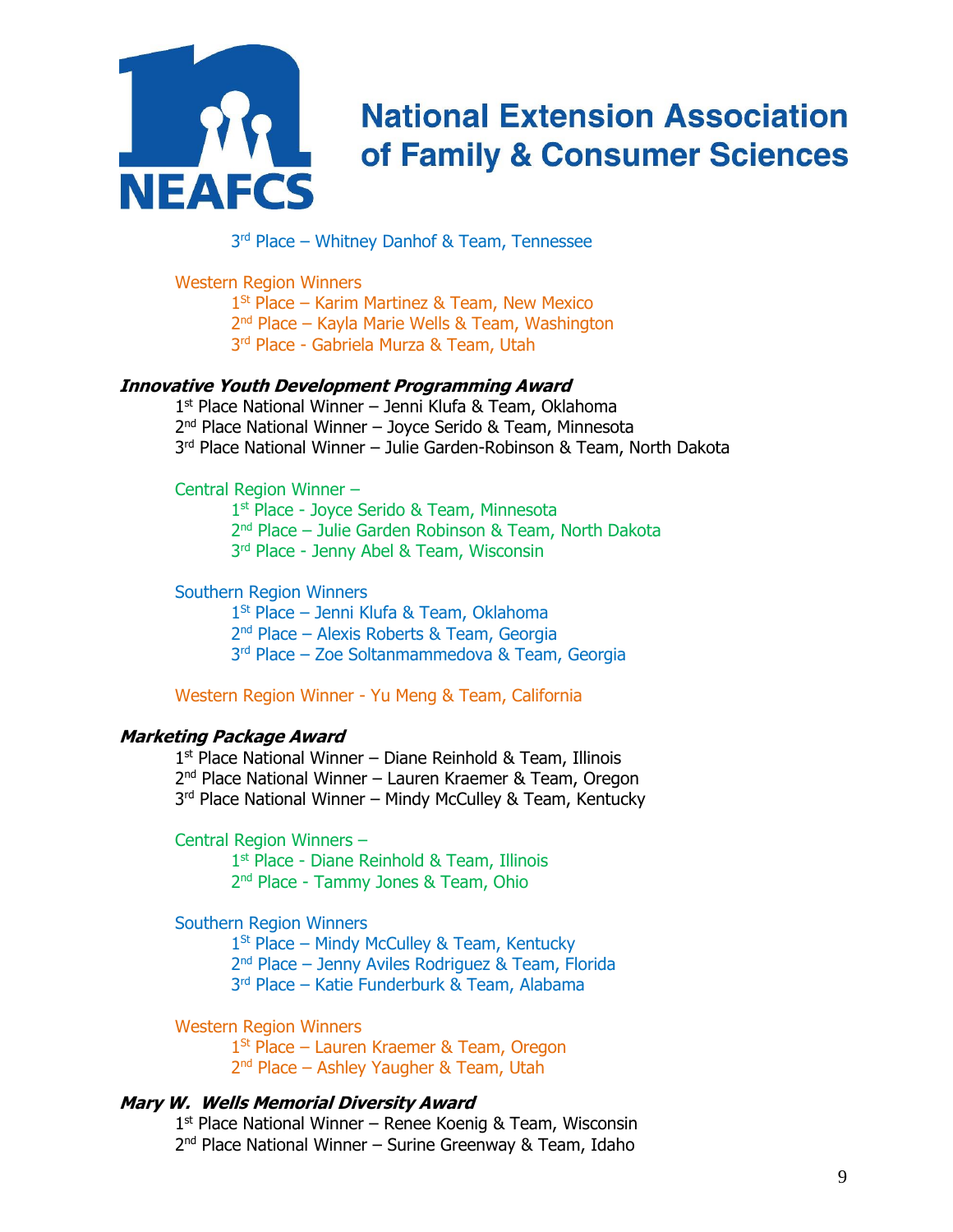

3 rd Place National Winner – Ivelisse Colon & Team, North Carolina

Central Region Winner – Renee Koenig & Team, Wisconsin

Southern Region Winners 1 St Place – Ivelisse Colon & Team, North Carolina 2<sup>nd</sup> Place – Crystal Tyler-Mackey & Team, Virginia

Western Region Winners 1<sup>St</sup> Place – Surine Greenway & Team, Idaho 2 nd Place – Amanda Benton, New Mexico 3 rd Place - Sandra Sulzer & Team, Utah

## **Master Family & Consumer Sciences Volunteer Program Award**

National Winner – Dorothy Nuckols & Team, Maryland

Eastern Region Winner – Dorothy Nuckols & Team, Maryland

Southern Region Winner - Joanne Ureste, Texas

### **Past Presidents' New Professional**

National Winner – Aurora Calvillo Buffington, Nevada

Central Region Winner - Misty Harmon, Ohio

Eastern Region Winner – Amber Denmon, Pennsylvania

Southern Region Winner - Heather Jackson, Arkansas

Western Region Winner - Aurora Calvillo Buffington, Nevada

### **Program Excellence Through Research Award**

1 st Place National Winner – Rhea Bentley & Team, Georgia

2<sup>nd</sup> Place National Winner – Kylie Rymanowicz & Team, Michigan

3<sup>rd</sup> Place National Winner – Lindsey Erin Breunig-Rodriguez & Team, Texas

Central Region Winners –

1 st Place - Kylie Rymanowicz & Team, Michigan

2 nd Place - Kristin Miller & Team, Missouri

Southern Region Winners

1<sup>St</sup> Place – Rhea Bentley & Team, Georgia 2<sup>nd</sup> Place – Lindsey Erin Breunig-Rodriguez & Team, Texas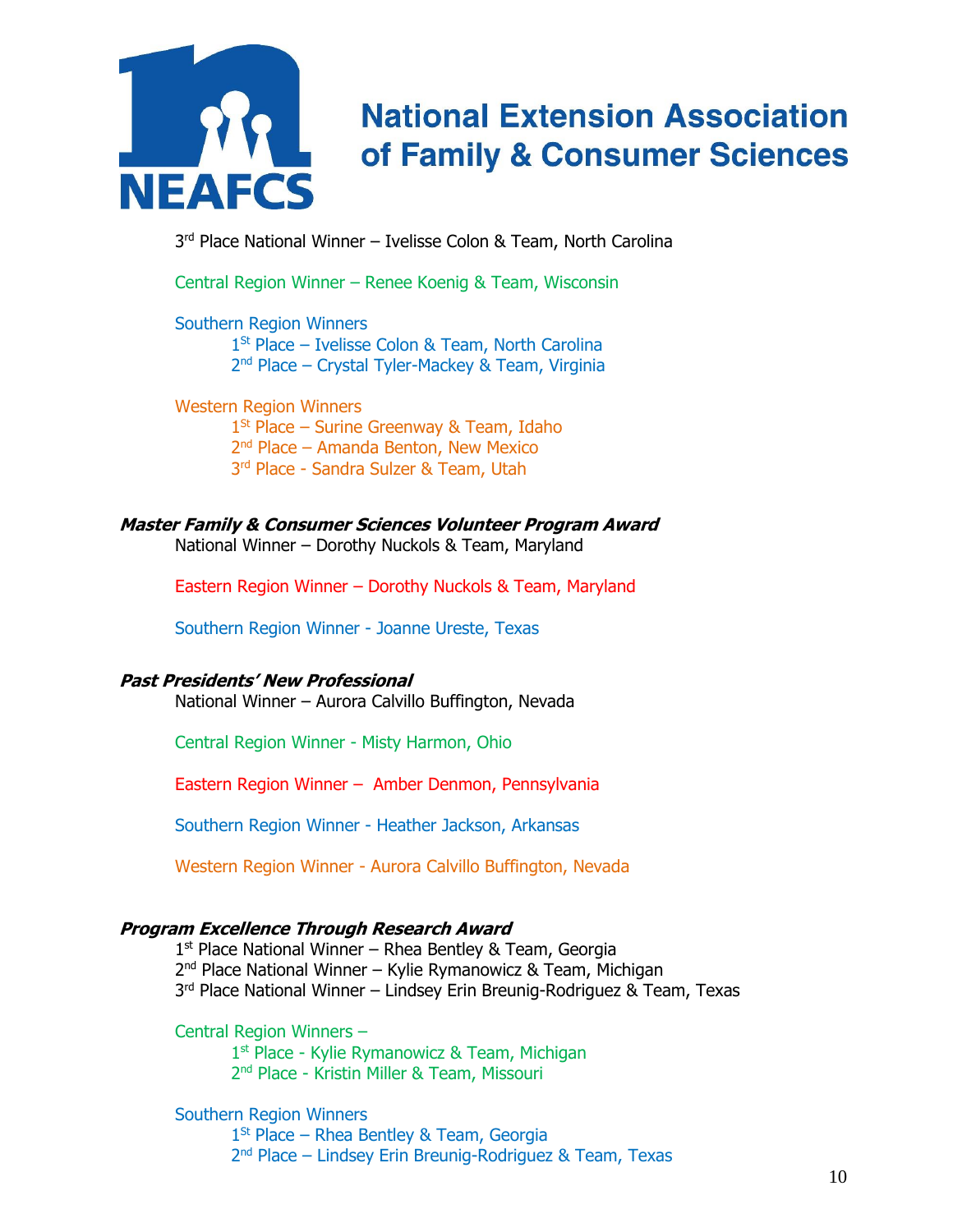

3 rd Place – Ginny Hinton & Team, Florida

### **School Wellness Award**

1<sup>st</sup> Place National Winner - Katie Ahern & Team, Oregon 2<sup>nd</sup> Place National Winner – Shannon Klisch & Team, California 3 rd Place National Winner – Brenda Miller & Team, Oklahoma

#### Southern Region Winners

1<sup>St</sup> Place – Brenda Miller & Team, Oklahoma 2 nd Place – Shannan Chevallier, Louisiana 3 rd Place – Schancey Chapman, Tennessee

#### Western Region Winners

1<sup>St</sup> Place – Katie Ahern & Team, Oregon 2 nd Place – Shannon Klisch & Team, California 3 rd Place - Amanda Benton & Team, New Mexico

#### **SNAP-ED EFNEP Education**

1 st Place National Winner – Rhonda Peters, North Carolina 2 nd Place National Winner – Jenni Klufa & Team, Oklahoma 3 rd Place National Winner – Stephanie Diehl & Team, Virginia

#### Southern Region Winners

1<sup>St</sup> Place – Rhonda Peters, North Carolina 2 nd Place – Jenni Klufa & Team, Oklahoma 3 rd Place – Stephanie Diehl & Team, Virginia

Western Region Winner - Katie Ahern & Team, Oregon

### **Social Media Education**

1<sup>st</sup> Place National Winner - Jocelin Villarreal & Team, Texas 2<sup>nd</sup> Place National Winner – Carrie Shrier & Team, Michigan 3<sup>rd</sup> Place National Winner – Nichole Huff & Team, Kentucky

Central Region Winners –

1<sup>st</sup> Place - Carrie Shrier & Team, Michigan 2 nd Place - Carol Larvick & Team, Nebraska 3 rd Place - Laura Stanton, Ohio

Southern Region Winners

1<sup>St</sup> Place - Jocelin Villarreal & Team, Texas 2 nd Place – Nichole Huff & Team, Kentucky 3 rd Place – Christopher Sneed & Team, Tennessee

Western Region Winner - Esther Turner & Team, Arizona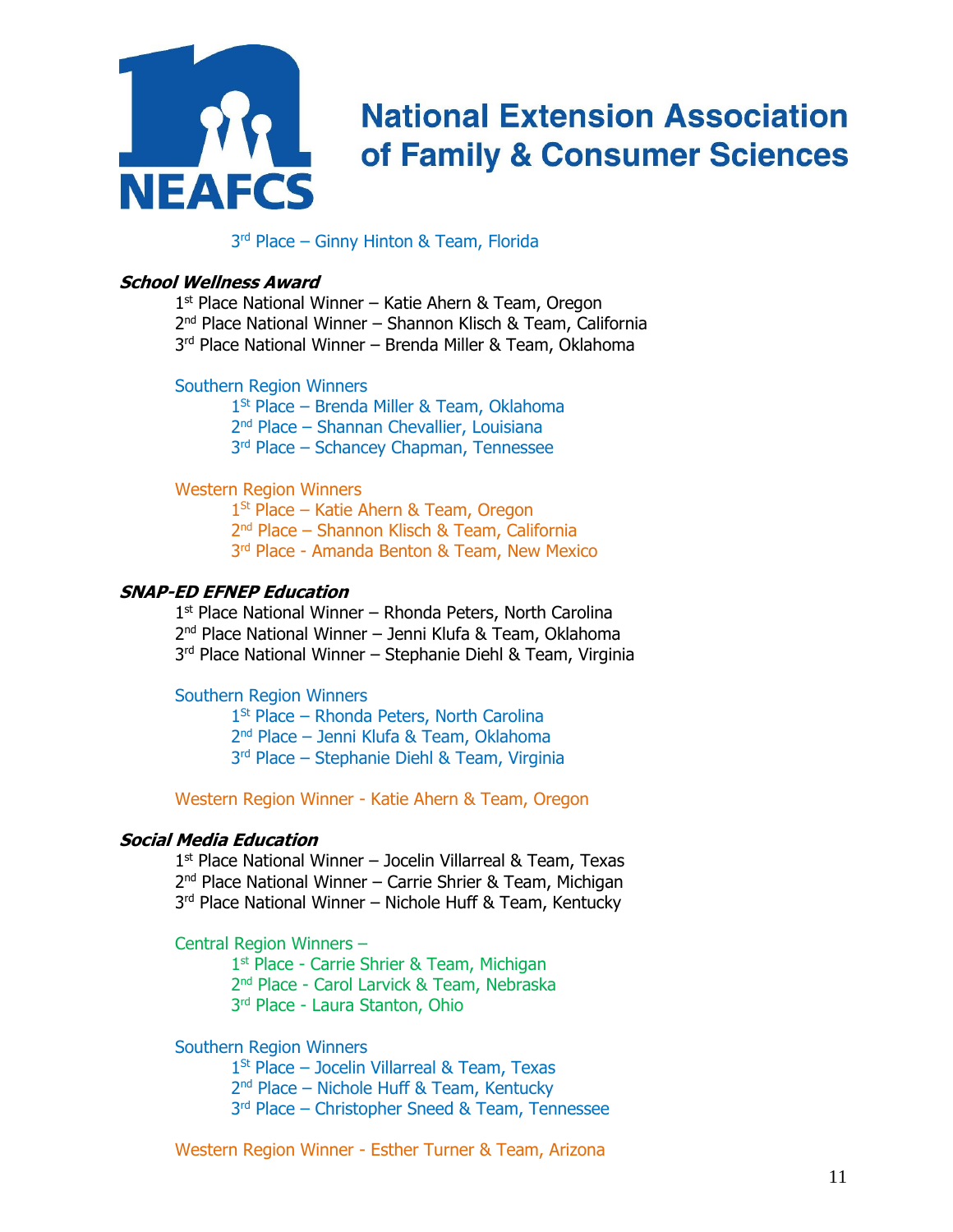

### **Continued Excellence**

| <b>Name</b>              | <b>State</b>     | <b>Region</b> |
|--------------------------|------------------|---------------|
| <b>Diane Clement</b>     | Arkansas         | Southern      |
| Shea Wilson              | Arkansas         | Southern      |
| Angela Hinkle            | Florida          | Southern      |
| Brenda Lee Marty-Jimenez | Florida          | Southern      |
| Kisha Faulk              | Georgia          | Southern      |
| Andrea Wood              | <b>Kansas</b>    | Central       |
| Melissa Goodman          | Kentucky         | Southern      |
| Cathy Agan               | Louisiana        | Southern      |
| Renay C. Knapp           | North Carolina   | Southern      |
| Julie Garden-Robinson    | North Dakota     | Central       |
| Christine Lynn Kendle    | Ohio             | Central       |
| Michelle Treber          | Ohio             | Central       |
| Kathy Lyn Enyart         | Oklahoma         | Southern      |
| Glenda Hyde              | Oregon           | Western       |
| <b>Shelly Barnes</b>     | <b>Tennessee</b> | Southern      |
| Rachel Erwin             | Tennessee        | Southern      |
| Hilda Lytle              | <b>Tennessee</b> | Southern      |
| Melanie Jewkes           | <b>Utah</b>      | Western       |
| Jane Y. Henderson        | Virginia         | Southern      |
| Cheryl Kaczor            | West Virginia    | Eastern       |

## **Distinguished Service Award**

| <b>Name</b>           | <b>State</b> | <b>Region</b> |
|-----------------------|--------------|---------------|
| Janet Johnson         | Alabama      | Southern      |
| Michelle Carter       | Arkansas     | Southern      |
| Carla Farrand         | Colorado     | Western       |
| Heather Janney        | Florida      | Southern      |
| Melanie G. Taylor     | Florida      | Southern      |
| Katie McFarland       | Idaho        | Western       |
| Molly Hoag            | Indiana      | Central       |
| Jodi Drake            | Kansas       | Central       |
| Matti Cornelius       | Kentucky     | Southern      |
| <b>Mindy McCulley</b> | Kentucky     | Southern      |